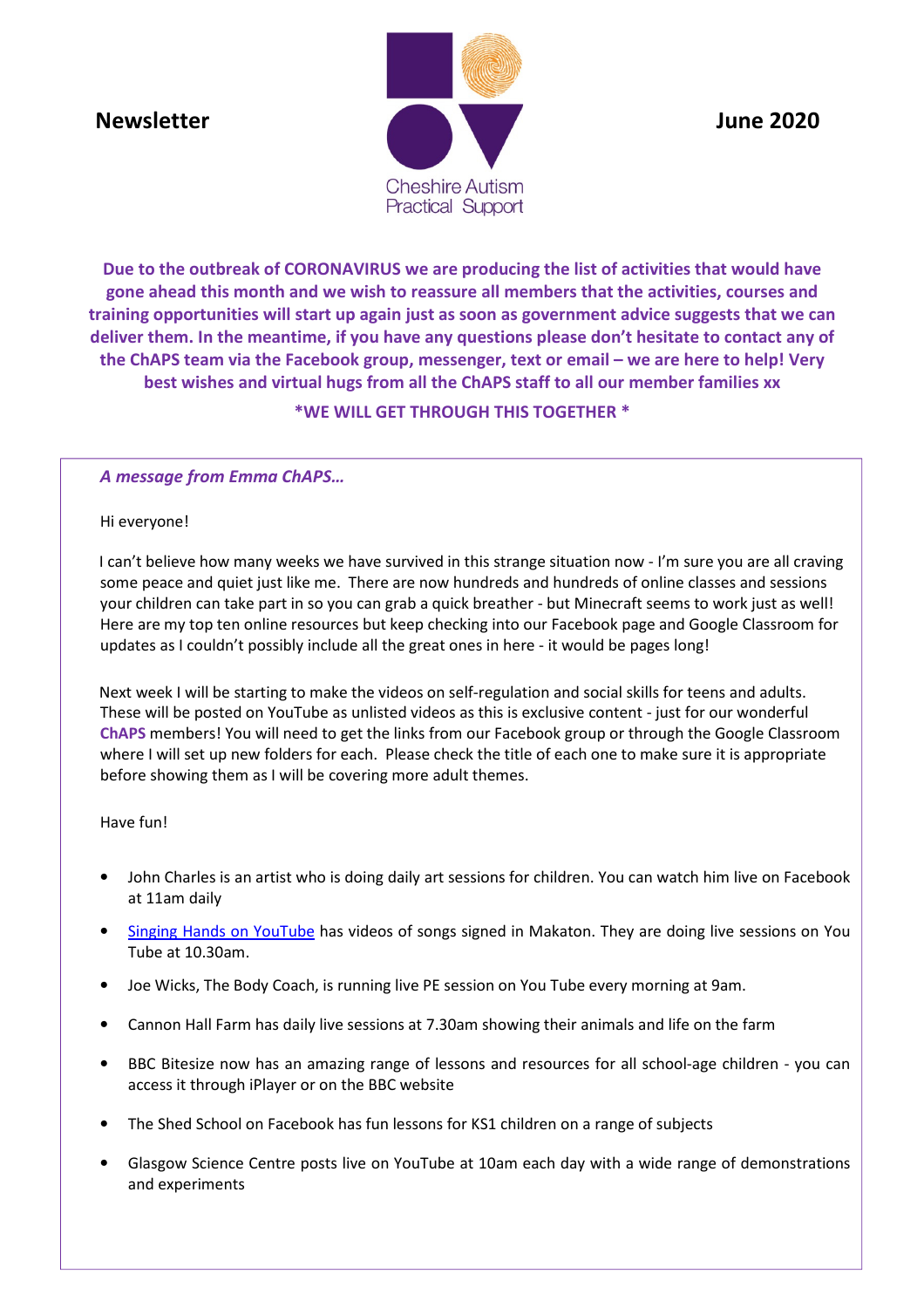- Mystery Doug answers science and nature based questions on his YouTube channel and website
- The Twinkl Parents group on Facebook hosts lots of online lessons and sessions each day delivered by teachers.
- The Oak National Academy is government funded and has hundreds of lessons for all ages delivered by teachers - it also has a specialist section with lots of special education content
- White Rose Maths has a home learning section which has daily maths lessons for all ages delivered by teachers

#### *Recommended Services…*

#### **SEND Family Instincts Ltd**

We are an independent SEND advocacy service, supporting families throughout the UK.

#### **Our support includes:**

- Free advice and online courses (Link to our online EHCP basics course https://www.sendfamilyinstincts.com/offers/JtNvhvFL/checkout)
- Paid advocacy within the EHCP (education health and care plan) process. We have extensive experience within Parent Requests, Draft Checks, Review support, EHCP quality checks and all levels of appeal.
- As well as support for schools and professionals (https://www.sendfamilyinstincts.com/offers/5YBzGFat/checkout ) helping to close the gaps between families and services.

We aim to help everyone involved to feel like the EHCP process is a journey and not a relentless battle. We get great result, but within our support, our main focus is empowering a parent, child, professional, young person to feel their voice is being heard. We want to empower you through knowledge and motivate your with our passion for justice. We offer extremely good value for money, because we always want to be inclusive and affordable to those who need us most.

#### www.sendfamilyinstincts.com

#### **CheshireMinDees**

Mindfulness, tutoring and positive parenting support.

Many of you know me as **Di ChAPS** already. I am a science teacher and have offered tutoring for over a decade (KS2- KS4) and continue to do so.

There will be a huge demand due to COVID-19 so I thought I would offer pre booking to members. Maths tutoring also available.

#### **T:** 07710 264927

**E:** Cheshire.mindees@gmail.com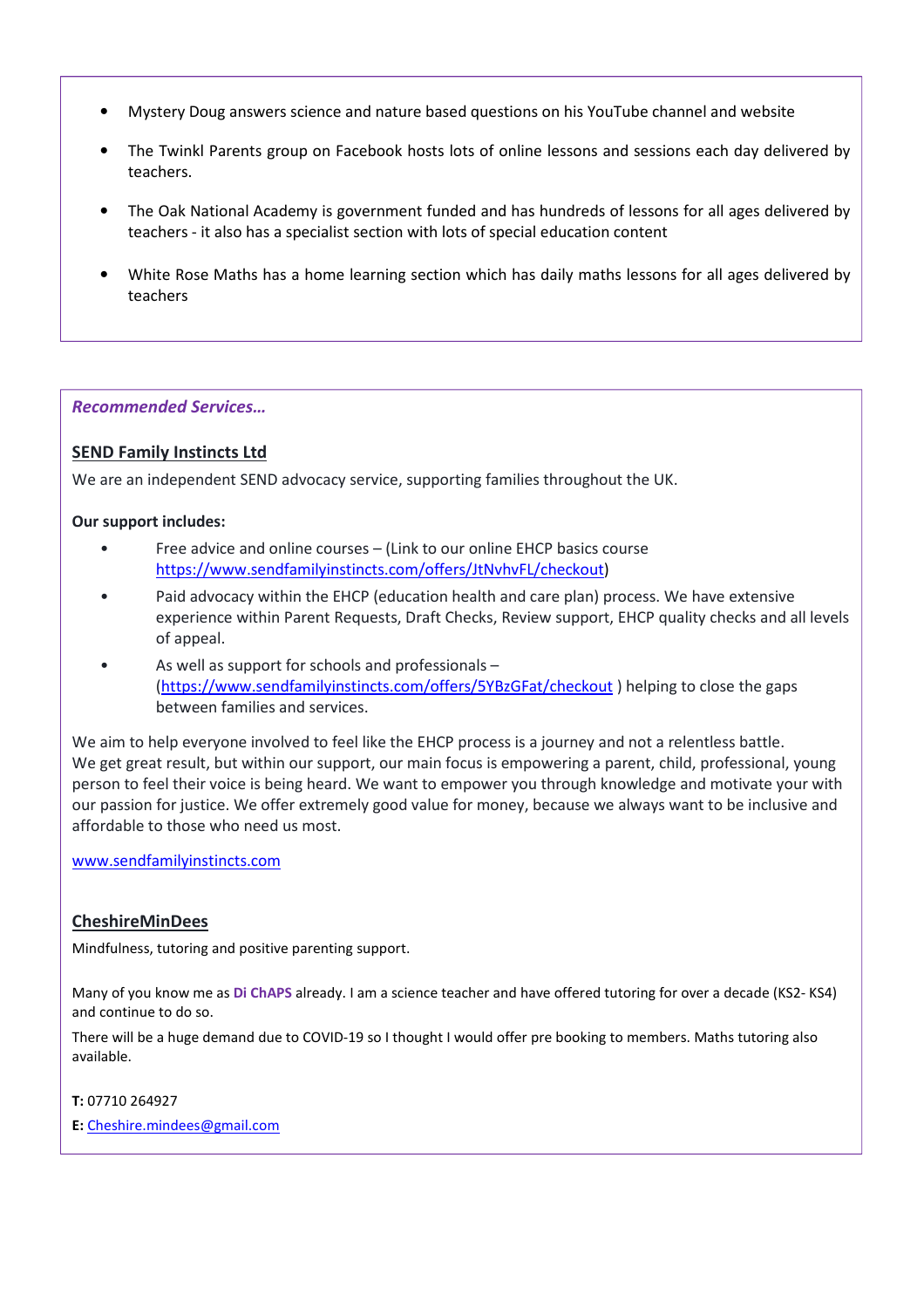# **ChAPS Google Classroom**

During lockdown we have replaced our usual activities with a range of classrooms shared by our staff and volunteers.

Please ask Emily on warrington@cheshireautism.org.uk for class codes and for any help needed to sign in.

#### **The Classrooms we have are….**

- **ChAPS** from home A variety of learning resources regularly topped up by **Emma**
- Cook Club with **Claire**
- Art Club with **Claire**
- STEM with **Claire** British Science Week Community Projects
- Programming with James Instructions on how to Programme with Python

# **Recommended Lockdown Activities**

- **Urban Air Trampoline Park Winsford Zoom fitness sessions** 10am Tuesdays ROCKBOX with Sarah - Zoom ID 440 978 611 6pm Thursdays ROCKBOX with Sarah - Zoom ID 934 622 368
- **Tanja Sharpe Confident Hearts Online Counselling, Coaching & Therapy** www.confidenthearts.com. Online 'Best Gift is YOU!' course on the website
- **Sarah Pagdin 2Diverse Free Webinar Building Resilience for Families under Pressure**  https://www.youtube.com/watch?v=gKzRXjrxSdI
- **My Happy Hours Dance sessions on Zoom with Ginette** Please see separate email for times, classes and prices.

# **Online Activities for Adults**

# *ChAPS Adults…*

- Daily Zoom session with **Emma** 12.30pm-1pm, adult members can join in with or without Video.
- Adults Spectrum Connect Chat with **Di** on Tuesday and Thursdays at 9pm.

# *ChAPS Parent Support…*

- Parents support with **Di** on Mondays and Fridays, 8.30 9.10pm and 9.30 10pm (2 consecutive sessions).
- Parent support with **Claire** and **Leona** (Virtual Massage) at 10am on Thursdays.
- Parents of Adults with **Carey** at 11am on Thursdays.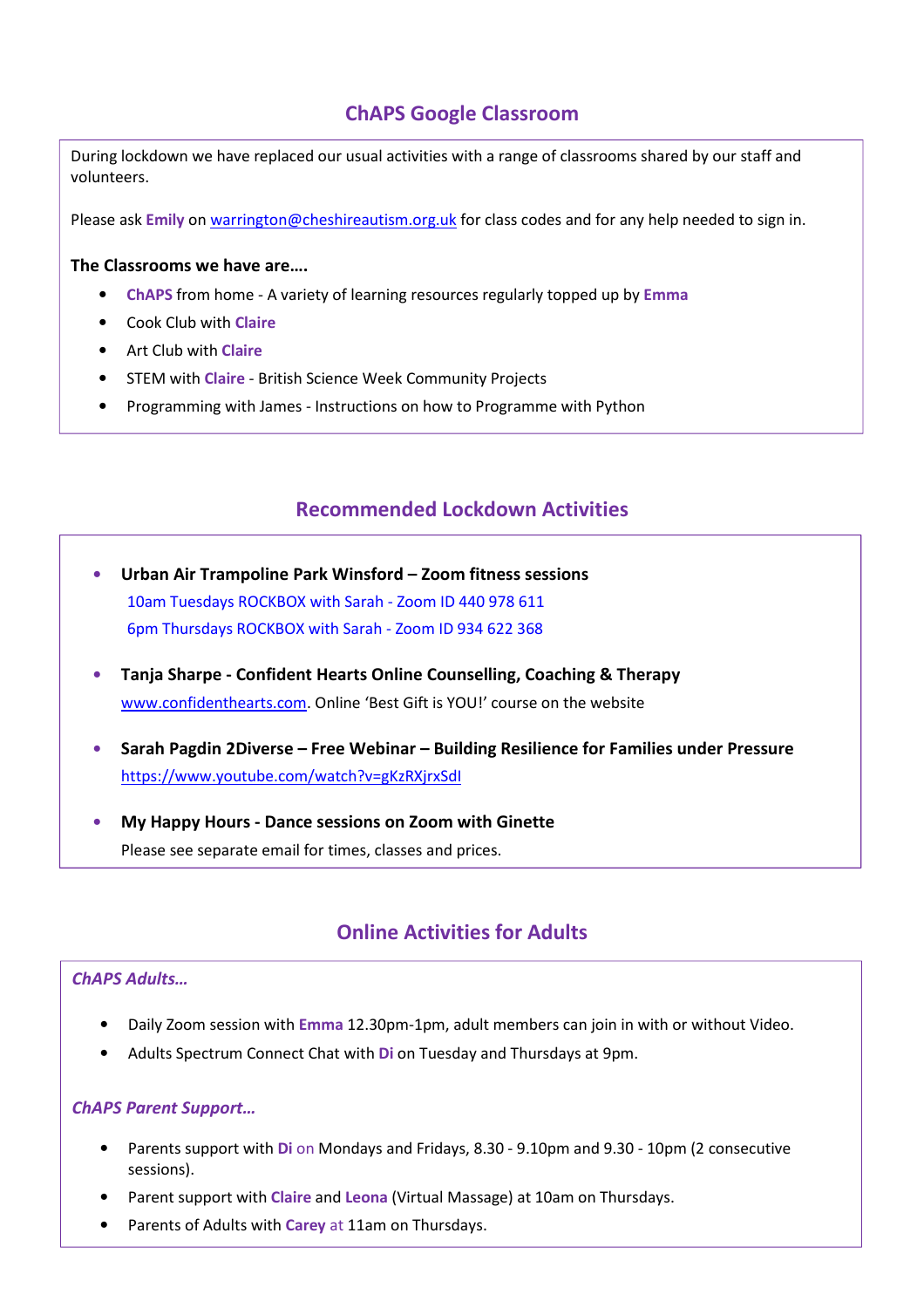# **ChAPS Bespoke Services**

# **NEW! ChAPS Adult Provision - TO RESUME AFTER LOCKDOWN**

**Learning4Life** is our **NEW** daytime provision for adults to learn social skills, as well as other life skills and develop friendships and build trust with others.

We are providing support with day to day activities, in a facilitated environment, for 6 hours a week for our members at the rate of **£75 per day,** in line with social care Direct Payments. Spaces are currently available at the following sessions;

**L4L Northwich: Thursdays 10am-4pm at our Northwich Training Room CW9 5BF. L4L Widnes: Fridays 10am-4pm at the John Dalton Centre, Mayfield Avenue, Widnes WA8 8PR.** 

# *For Children…*

# **Mindfulness**

Our Youth Mindfulness programme has been very popular, it helps to give children new skills to help with anxiety and coping strategies, as well as helping them build resilience. It is an 8-week course which runs on one evening a week and we have delivered in Chester, Northwich, Ellesmere Port and Runcorn.

It is necessary to register interest for your child or young person aged 5-15yrs on this link. Children will be grouped according to age. Grateful thanks to our Youth Mindfulness practitioners, Tanja, Gill and Di.

# **The Club**

A Specialist Socialisation group for children 7-11yrs at Northwich Youth Centre on Tuesday evenings 5-6.30pm. The Club runs every week including school holidays and costs £7.50 a week to access.

Parents wishing their children to be added to the waitlist should email **Carey** on families@cheshireautism.org.uk. Children on the

waitlist will be offered a place when one becomes available.

Those children will then be offered a trial for half an hour with parents to assess whether your child will benefit from this provision.

*For Parents…* 

# **Best Gift is You!**

The Best Gift Is YOU! is a 6-week course, 2 hours per week for parents – it is a unique programme which helps parent carers to explore ways to reduce stress and anxiety while finding more calm, confidence and balance. The course combines CBT, NLP, Mindfulness and Self-help strategies. We have run day time and evening courses previously. Some comments from parents who have completed the course include...

*'It has helped to reduce my anxiety and to deal with stressful situations. It has also made me think about how I can relax when I need to. The course itself is a relaxing hour and a half, but it also gives you more tools for relaxation and positive thinking.'* 

 *'This has been a fantastic course for me. It has helped me to look at self-care and how imperative it is in sustaining my own health and wellbeing and that of my family. The group and the leaders have helped me enormously with the sharing of their personal experiences to give me ideas and help me realise I am not alone. I wish it could continue for a further 8 weeks or more. It has helped me to consider helpful ways to move forward.'* 

*'This course has allowed me to take a step back and go back to basics, strip everything back and meditate. I am able to use the techniques of Mindfulness & Meditation as a whole family with my children and the writing down and throwing away principles.'*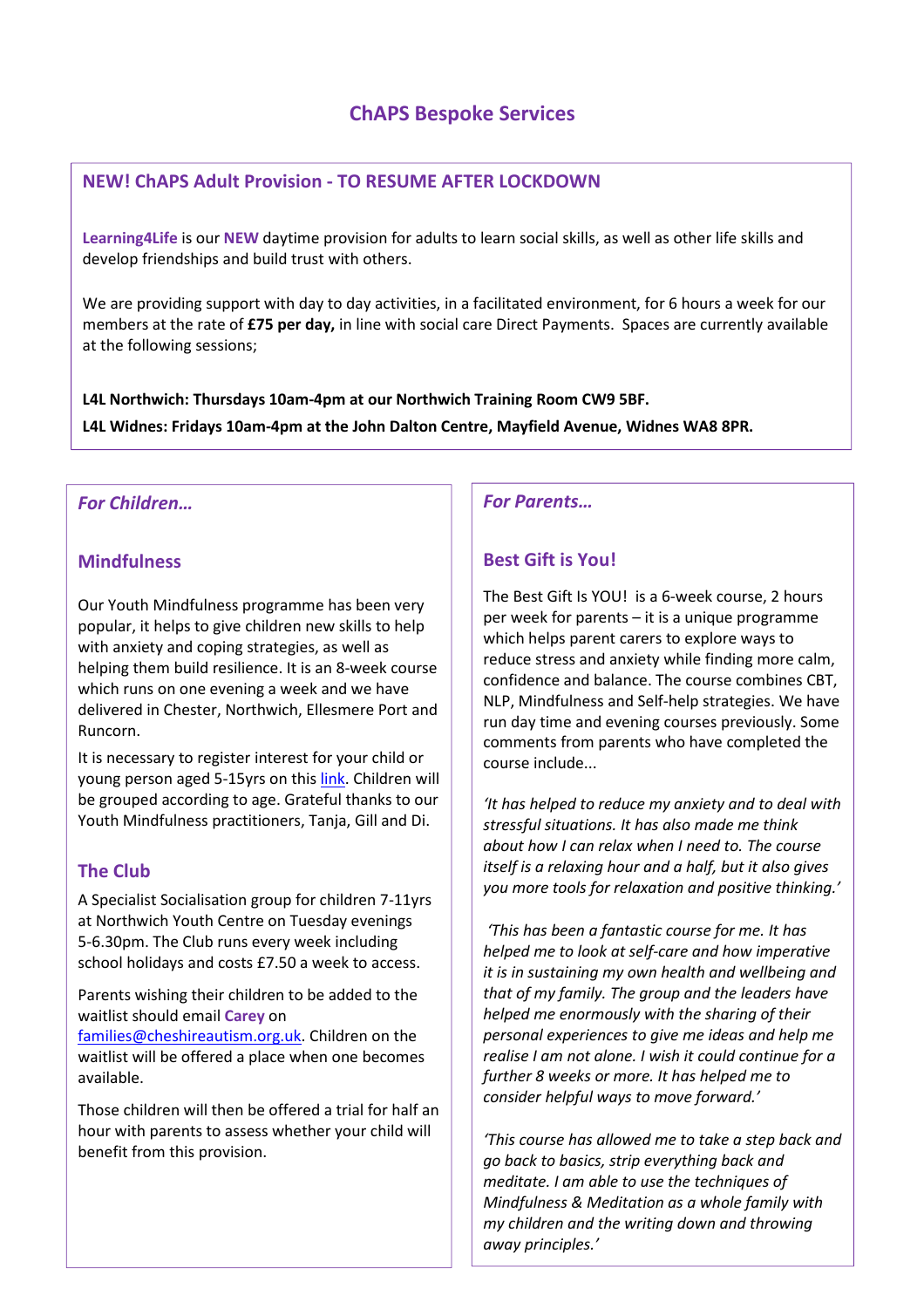# **Lego-Based Therapy**

A six-week course for 1 hour on a weekday evening, in small groups of 6 children. The course follows the principles of LEGO®-Based Therapy to encourage children to increase their social skills by building LEGO® models in groups. The approach was developed by Dr. Dan LeGoff, a Clinical Neuropsychologist from Philadelphia, USA. The aim of the therapy is to help children to develop social interaction skills in a friendly, fun setting. We have delivered this learning in Runcorn, Northwich and Ellesmere Port. Sessions have also been integrated into The Club, Youth Clubs and ChAPS Holiday Club. To register your interest please click here.

*'Attending 'The Best Gift is YOU' course has provided me with the opportunity to share, develop and to appreciate others. I believe that more men would benefit from the lessons that the course imparts.'* 

 If you are interested in this course, please contact **Carey** on families@cheshireautism.org.uk

# **ChAPS Training – resuming after Lockdown**

# **Open Award Certified Training for Professionals working with Autism**

We are delighted that we are an accredited provider through the Open Awards Excellence scheme. Our first course is 'Introduction to Autism' and we hope to follow with more course subjects as and when we have gone through the course certification process. This course is certified to go towards CPD hours.

The cost is only £20 per person for just the training, and if you require a certificate then the cost increases to £30 per person.

The first session had a 93% excellence rating from the attendees, so please don't miss this opportunity!

**For more details on the upcoming course dates please visit www.cheshireautism.org.uk/news/events/** 

# **Open Award Certified Training for Professionals working with PDA**

In addition to the above course, we can now confirm that our second course, "Introduction to PDA" has now been accredited. Professionals working with children who have extreme reactions to everyday demands then this course will arm you with some useful strategies and understanding. **Emma** is a mum to two autistic children, one with a PDA profile and has 15 years teaching experience with many challenging children.

excellent reviews from our parents who have been able to immediately implement useful strategies. The parent's version of this course has previously been run in both Runcorn and Northwich and has had

Dates for this exciting new course will be released shortly and we already have had lots of interest in this as awareness increases. Please contact **Emma** on support@cheshireautism.org.uk for more information.

# **Bespoke Training**

We are able to tailor and deliver training bespoke to the needs of any companies, schools, clubs etc... Please contact **Emma** for more information and to discuss your training requirements.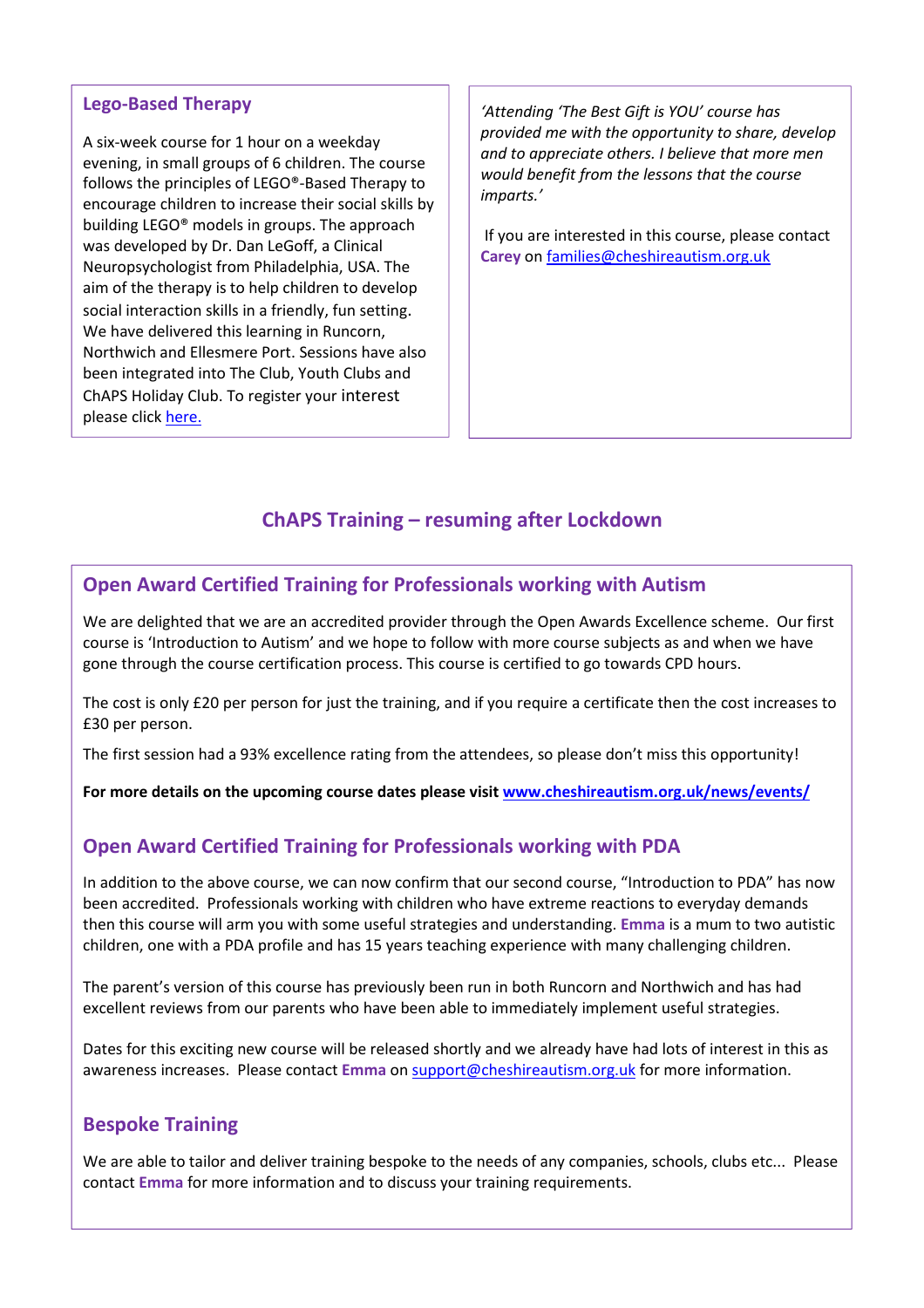# **Online Activity Updates!**

- We now have an **Online Timetable** for all sessions that we are providing through both Zoom and Google Classroom, for adults and children. Each time the timetable is amended members will be sent the new copy via email. You can also access it in files in our closed Activities Facebook group. If you haven't received a copy yet, please contact **Emily ChAPS** and she will send it to you.
- Programming with James is a new addition to the **ChAPS Google classroom** ordered sessions in how to learn programming using Python.
- **\*This Diary will start up again as soon as Coronavirus restrictions are lifted.\***  • Yoga with Sarah from Breathing Space Yoga - sessions have been added to the **ChAPS** from Home classroom.
- There are parents support meetings at various times during the week on the Zoom platform. Please see the online timetable for days and times.

# **Diary Events** Please book them in your diary! (Bold are the extra activities)

| 1 June | <b>CHESTER</b>    | Parents Meeting at SPACE CH2 2AN with Claire and Diane.                        | 10am-12noon  |
|--------|-------------------|--------------------------------------------------------------------------------|--------------|
| 1 June | <b>CHESTER</b>    | Kidz Club at St. Oswald & St. Thom Hall CH1 4AG with Kat, Brian & Diane.       | 4.30-6pm     |
| 1 June | <b>RUNCORN</b>    | Best Gift is You at Runcorn Training Room with Tanja and Lin.                  | 6-8pm        |
| 1 June | <b>WINSFORD</b>   | Youth Club at New Images CW7 2HG with Cathy, Jeff, Bobbie & Cody.              | 6.45-8.15pm  |
| 1 June | <b>WINSFORD</b>   | Spectrum Connect at New Images CW7 2HG with Di & Bobbie.                       | 8.30-10pm    |
| 2 June | <b>WARR'TON</b>   | Kidz Club at Warrington Sensory Centre WA1 4PN with Steph & Dan.               | 4.30-6pm     |
| 3 June | <b>B'TRAFFORD</b> | Home Ed Animal Therapy at Freedom Equine Centre CH2 4JT with Diane.            | 11-11.45am   |
| 3 June | <b>WARR'TON</b>   | Play Session at Warrington Sensory Centre WA1 4PN with Steph & Sarah.          | $4-6pm$      |
| 3 June | <b>CHESTER</b>    | Dog Training at Vicars Cross Comm Centre CH3 5LU with Diane & Kerry.           | 5.30-6.45pm  |
| 4 June | <b>NORTHWICH</b>  | Learning4Life at our Northwich Training Room with Emma & Cathy.                | 10am-4pm     |
| 4 June | <b>WINSFORD</b>   | Parents Meeting at Subway Delamere St Winsford CW7 2LU with Carey.             | 9.30-10.30am |
| 4 June | E'PORT            | Kidz Club at New Creation Centre CH65 4BW with Kat & Diane.<br>5-6.30pm        |              |
| 4 June | E'PORT            | Parents Meeting at New Creation Centre CH65 4BW with Kat & Lauren.<br>7-8.30pm |              |
| 4 June | <b>RUNCORN</b>    | Youth Club Halton at The Acorn Club WA7 5EX with Mel, Dan & Josie.<br>7-8.30pm |              |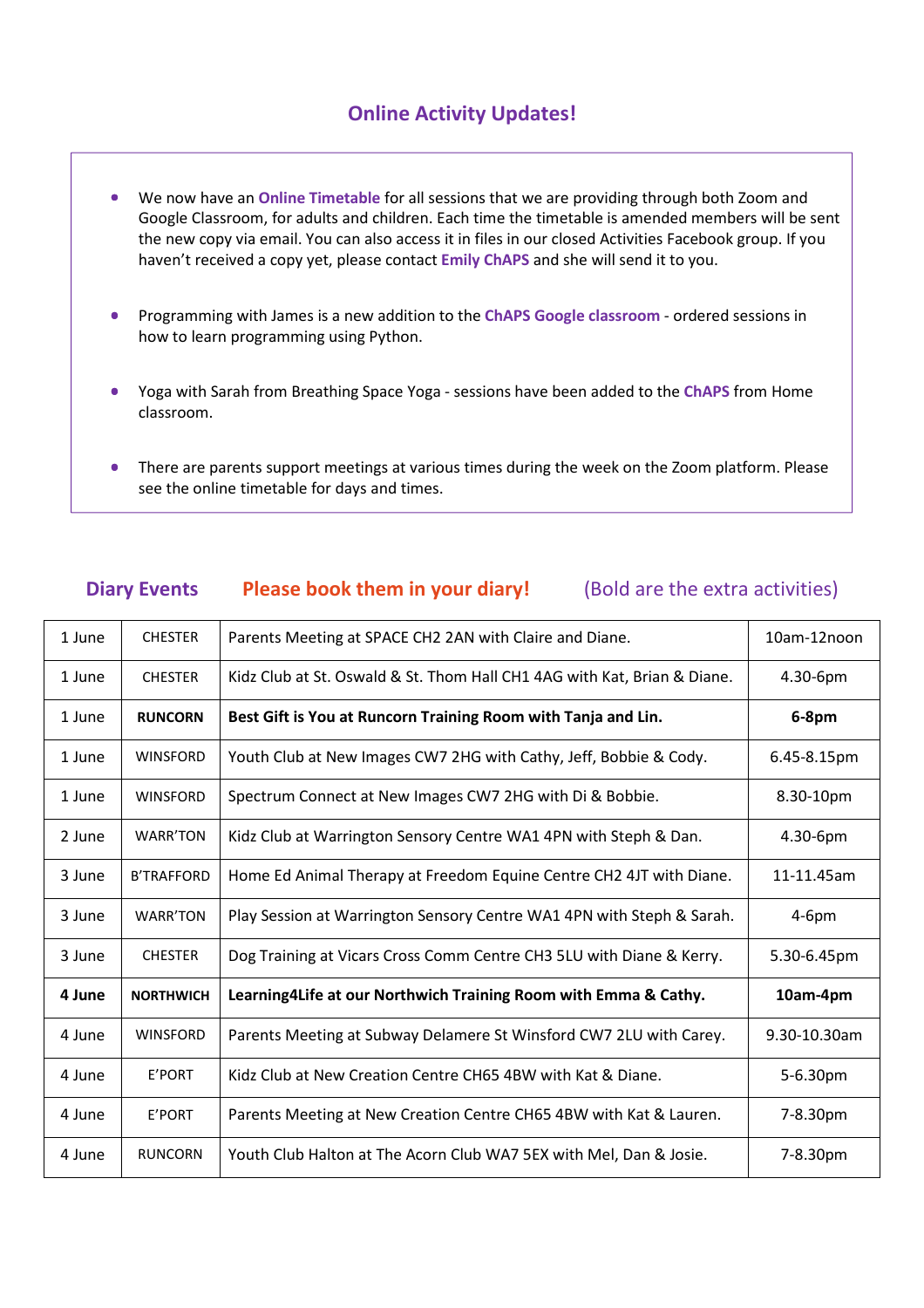| 6 June  | <b>NORTHWICH</b>  | Family Swim at Memorial Court Northwich CW9 5QJ with Terri.                | 4.30-5.30pm  |
|---------|-------------------|----------------------------------------------------------------------------|--------------|
| 8 June  | <b>NORTHWICH</b>  | Crafty Club at our Northwich Training Room with Terri & Nic.               | 1-2.30pm     |
| 8 June  | <b>CHESTER</b>    | Kidz Club at St.Oswald & St.Thom Hall CH1 4AG with Kat, Brian & Diane.     | 4.30-6pm     |
| 8 June  | BLAKEMERE         | Family session at Playbarn CW8 2EB with Carey & Bobbie.                    | 5-6.30pm     |
| 8 June  | WARR'TON          | Bowling at Tenpin Warrington WA2 8RF with Steph & Dan.                     | 5-6.30pm     |
| 10 June | <b>CHESTER</b>    | Family Session at Fun4All CH1 4NT with Toni, Claire & Diane.               | $4-6pm$      |
| 10 June | <b>CHESTER</b>    | Youth Club at Lache Comm Centre CH4 8HX with Kat, Diane & Lauren.          | 7-8.30pm     |
| 10 June | DARESBURY         | Youth Club at Daresbury V. Hall WA4 4AJ with Steph & Dan.                  | 7-8.30pm     |
| 11 June | FRODSHAM          | Parents Meeting at The Willow Tree Café WA6 7JA with Carol.                | 9.30-10.30am |
| 11 June | <b>NORTHWICH</b>  | Learning4Life at our Northwich Training Room with Emma & Cathy.            | 10am-4pm     |
| 11 June | E'PORT            | Youth Club at New Creation Centre CH65 4BW with Jacqui, Diane & Jess.      | 6-7.30pm     |
| 11 June | <b>RUNCORN</b>    | Kidz Club at The Acorn Club WA7 5EX with Mel & Steph.                      | 6.15-7.30pm  |
| 13 June | E'PORT            | Multi Sports at E'Port Sports Village CH65 9LB with Brian, Diane & Jonnie. | $3-4pm$      |
| 13 June | E'PORT            | Family Swim at E'Port Sports Village CH65 9LB with Brian, Diane & Jonnie.  | 4.15-5.15pm  |
| 14 June | <b>WIDNES</b>     | Anti-Gravity Yoga Kidz at Martial Arts Centre WA8 0QZ with Mel & Steph.    | 12.30-2.15pm |
| 15 June | <b>CHESTER</b>    | Parents Meeting at Kingswood Comm Suite CH2 2LN with Toni & Leona.         | 10am-12pm    |
| 15 June | <b>CHESTER</b>    | Kidz Club at St.Oswald & St.Thom Hall CH1 4AG with Kat, Brian & Diane.     | 4.30-6pm     |
| 15 June | <b>WINSFORD</b>   | Youth Club at New Images CW7 2HG with Cathy, Jeff, Bobbie & Cody.          | 6.45-8.15pm  |
| 15 June | <b>WINSFORD</b>   | Spectrum Connect at New Images CW7 2HG with Di & Bobbie.                   | 8.30-10pm    |
| 16 June | <b>WARR'TON</b>   | Kidz Club at Warrington Sensory Centre WA1 4PN with Steph & Dan.           | 4.30-6pm     |
| 17 June | <b>B'TRAFFORD</b> | Home Ed Animal Therapy at Freedom Equine Centre CH2 4JT with Diane.        | 11-11.45am   |
| 17 June | <b>NORTHWICH</b>  | Boxing Session at New Era CW9 5JN with Mark & Di.                          | 4.50-7pm     |
| 18 June | WARR'TON          | Parents Meeting at The Clock Tower Café WA1 1SR with Steph.                | 10-11.30am   |
| 18 June | <b>NORTHWICH</b>  | Learning4Life at our Northwich Training Room with Emma & Cathy.            | 10am-4pm     |
| 18 June | <b>KNUTSFORD</b>  | Parents of Adults Meeting at The Cross Keys Pub WA16 6DT with Carey.       | 11am-1pm     |
| 18 June | E'PORT            | Kidz Club at New Creation Centre CH65 4BW with Kat & Diane.<br>5-6.30pm    |              |
| 18 June | <b>RUNCORN</b>    | Youth Club Halton at The Acorn Club WA7 5EX with Mel, Dan & Josie.         | 7-8.30pm     |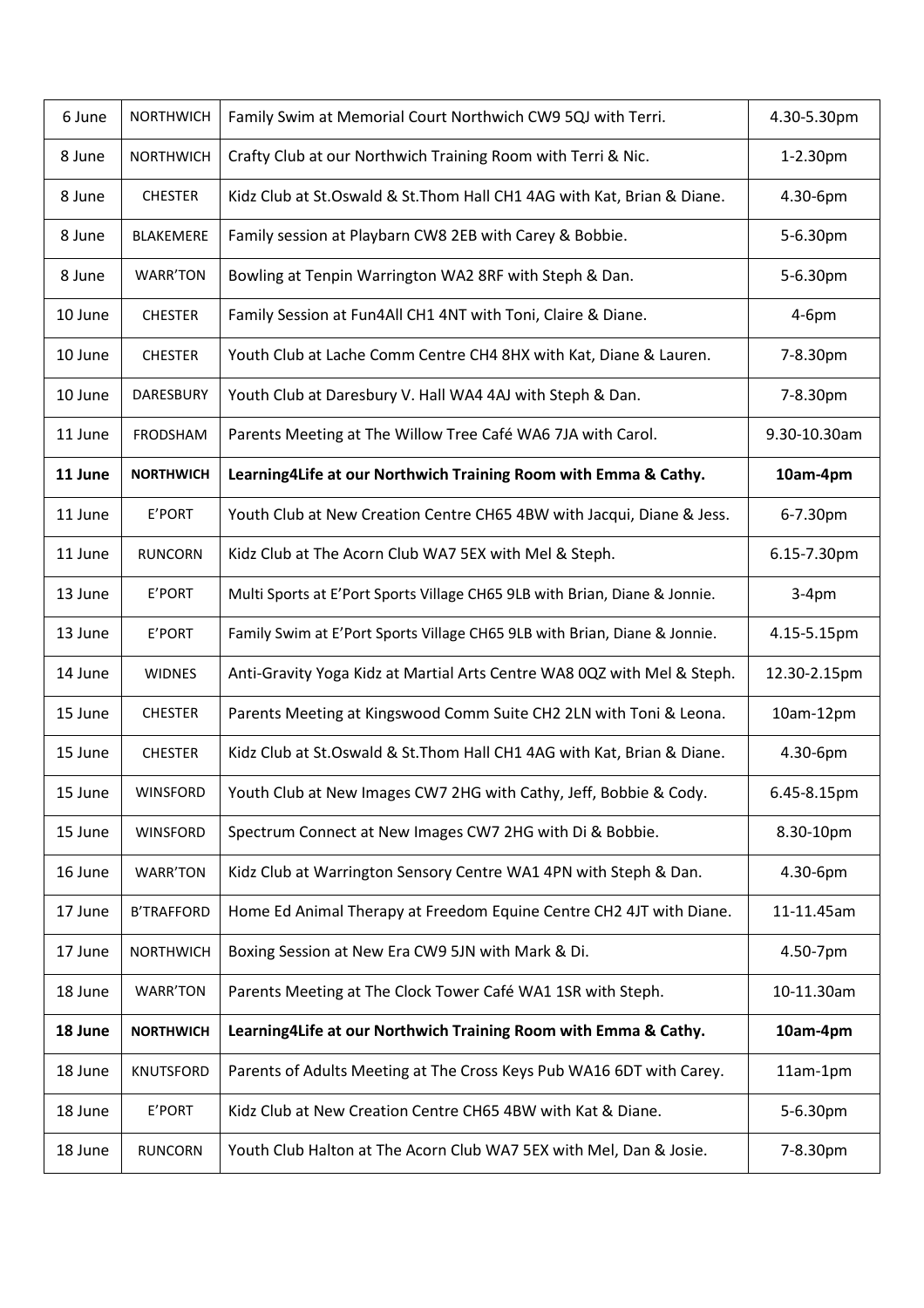| 20 June | <b>RUNCORN</b>    | Family Swim at Beechwood Comm. Centre WA7 3HB with Mel.                    | 5.30-6.30pm  |
|---------|-------------------|----------------------------------------------------------------------------|--------------|
| 21 June | <b>B'TRAFFORD</b> | Animal Therapy at Freedom Equine Centre CH2 4JT with Diane.                | 10.30-3.30pm |
| 22 June | <b>NORTHWICH</b>  | Crafty Club at our Northwich Training Room with Terri & Nic.               | 1-2.30pm     |
| 22 June | <b>CHESTER</b>    | Kidz Club at St.Oswald & St.Thom Hall CH1 4AG with Kat, Brian & Diane.     | 4.30-6pm     |
| 23 June | <b>RUNCORN</b>    | Home Education Crafts Club at Runcorn Training Room with Steph.            | 11am-12.30pm |
| 23 June | <b>NORTHWICH</b>  | Yoga for Adults at our Northwich Training Room with Sarah & Carey.         | $1-2$ pm     |
| 24 June | <b>B'TRAFFORD</b> | Horse Sense at Freedom Equine Centre CH2 4JT with Claire.                  | 10am-12pm    |
| 24 June | <b>WINSFORD</b>   | Urban Air Trampoline Park CW7 3RL with Carey, Di & Bobbie.                 | 4.30-6.30pm  |
| 24 June | <b>CHESTER</b>    | Youth Club at Lache Comm Centre CH4 8HX with Kat, Diane & Lauren.          | 7-8.30pm     |
| 24 June | DARESBURY         | Youth Club at Daresbury V. Hall WA4 4AJ with Steph & Dan.                  | 7-8.30pm     |
| 25 June |                   | Learning4Life at our Northwich Training Room with Emma & Cathy.            |              |
|         | <b>NORTHWICH</b>  |                                                                            | 10am-4pm     |
| 25 June | E'PORT            | Youth Club at New Creation Centre CH65 4BW with Jacqui, Diane & Jess.      | 6-7.30pm     |
| 25 June | <b>RUNCORN</b>    | Kidz Club at The Acorn Club WA7 5EX with Mel & Steph.                      | 6.15-7.30pm  |
| 27 June | E'PORT            | Multi Sports at E'Port Sports Village CH65 9LB with Brian, Diane & Jonnie. | $3-4pm$      |
| 27 June | E'PORT            | Family Swim at E'Port Sports Village CH65 9LB with Brian, Diane & Jonnie.  | 4.15-5.15pm  |
| 28 June | <b>WARR'TON</b>   | Multi Sports at Lymm Leisure Ctr. WA13 ORB with Dan & Steph.               | 12.15-1.15pm |
| 28 June | <b>WARR'TON</b>   | Family Swim at Lymm Leisure Ctr. WA13 ORB with Dan & Steph.                | 1.30-2.30pm  |
| 29 June | <b>CHESTER</b>    | Kidz Club at St.Oswald & St.Thom Hall CH1 4AG with Kat, Brian & Diane.     | 4.30-6pm     |

*Extra activities (in bold) may incur a charge to help offset costs.* 

# **Contact details for staff …**

| <b>Ruth</b>                             | for attention card applications, forms, Gift Aid, child registration forms, admin. |                                      |                                                                        |                                                                                     |
|-----------------------------------------|------------------------------------------------------------------------------------|--------------------------------------|------------------------------------------------------------------------|-------------------------------------------------------------------------------------|
| Admin                                   | 0344 850 8607                                                                      |                                      | admin@cheshireautism.org.uk                                            |                                                                                     |
| <b>Emma</b>                             | for advice, signposting and support.                                               |                                      |                                                                        |                                                                                     |
| <b>Specialist Teacher</b>               |                                                                                    | 07462 868322                         | support@cheshireautism.org.uk                                          |                                                                                     |
| <b>Emily</b>                            |                                                                                    |                                      |                                                                        | for activity queries, Eventbrite issues, IT and for all things Halton & Warrington. |
|                                         |                                                                                    | Warrington & Halton Team Coordinator | 07491 001360                                                           | warrington@cheshireautism.org.uk                                                    |
| Carey                                   |                                                                                    |                                      | for intensive group sessions, staffing, venues, The Club, counselling. |                                                                                     |
| <b>Families Manager</b><br>07462 887815 |                                                                                    | families@cheshireautism.org.uk       |                                                                        |                                                                                     |